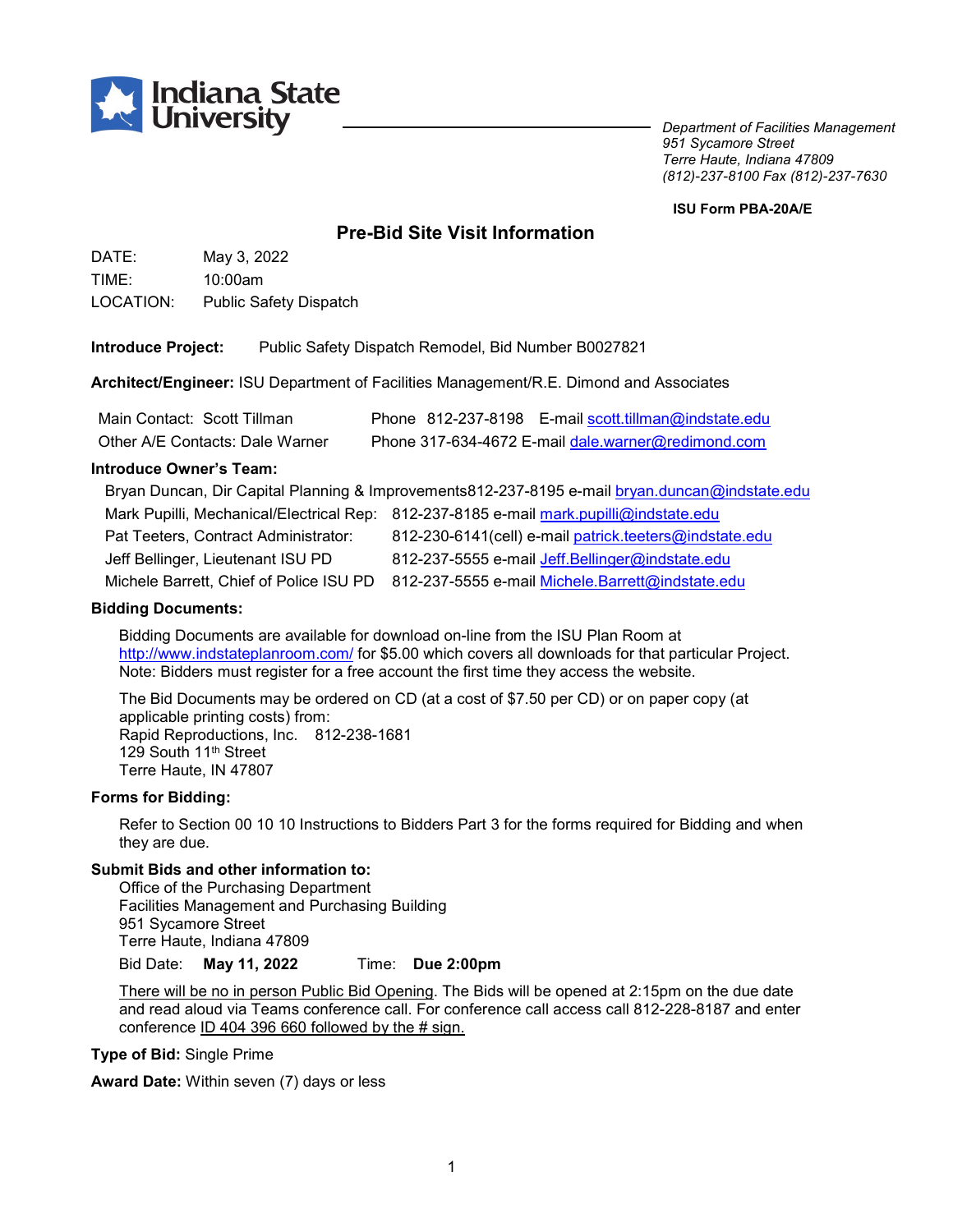#### **Alternates: No Alternates Requested**

#### **Allowances:**

- 1. A \$1,500 Allowance shall be included in the Base Bid for the A/E to create "Record Drawings" as detailed in Section 01 77 00 Contract Closeout.
- 2. A \$10,000 Allowance shall be included in the Base Bid for Unforeseen Conditions and General Construction Contingency. It is solely at the discretion of the Architect/Engineer/Owner what costs may be applied to this Allowance.

## **Supplier/Subcontractor list:** Appendix A, submit with Bid

**Unit Prices:** Appendix B, submit with Bid

#### **Construction Dates:**

The Contractor shall begin Work immediately after Award preparing submittals and procuring material. Actual Work shall begin the week of May 16, 2022 with all Work substantially completed by August 14, 2022. Final closeout shall be within thirty (30) calendar days thereafter. A warranty walkthru will be held eleven (11) months from the date of substantial completion.

## **Tax Exempt (non profit)**

Indiana State University is a Tax Exempt Institution and Indiana Sales Tax for products permanently incorporated in work shall not be included as part of the Bid or on any Application for Payment

## **Hours of Construction:**

Normal 7:00am-4:00pm Afterhours maybe arranged with the Owner

## **Permits and fees:**

Include with Bid

## **Asbestos or other hazardous materials:**

None Anticipated; if suspicious material is encountered, stop work immediately in the area and contact the Owner for clearance or removal.

## **General Project Information and Requirements:**

Site protection: See Specifications Section 01 50 10

Material storage: On-site in work area

Parking: See Section 00 30 00 1.08 for requirements

Communication: Job Superintendent shall have a cellular phone.

Fire Protection: See Section 00 30 00 1.10 C for requirements

Salvage: The Owner has the right of first salvage. The Owner will supply a list of any items, not slated for reuse, which the Owner wishes to salvage. All items to be salvaged will be delivered to a location on the ISU campus as directed by the Owner.

Coordination With Owner: A minimum of 48 Hours prior notification of any closings, areas to be blocked off or utility shutdowns.

Smoking Policy: See Section 00 30 00 1.07 for Rules

#### **MBE/WBE/VBE Participation:**

Indiana State University is committed to diversity and non-discrimination in all aspects of its operations. Refer to Section 00 10 30 for full information and links to websites of MBE/WBE/VBE Firms, Each Prime contractor should actively solicit and include certified minority, women and veteran owned subcontractors in bid submissions if economically feasible.

The Minority, Women's and Veteran's Business Enterprise Participation Plan Section 00 10 40 shall be **submitted with the Bid** of all Bidders. This Participation Plan will be considered during the proposal evaluation process. A standalone editable (fill in the blanks) PDF file has been uploaded to the plan room with the Bidding Documents to aid the Bidders in the submission of this required form.

Contact Mike Bonnett in ISU Purchasing Department 812-237-3600 with any questions.